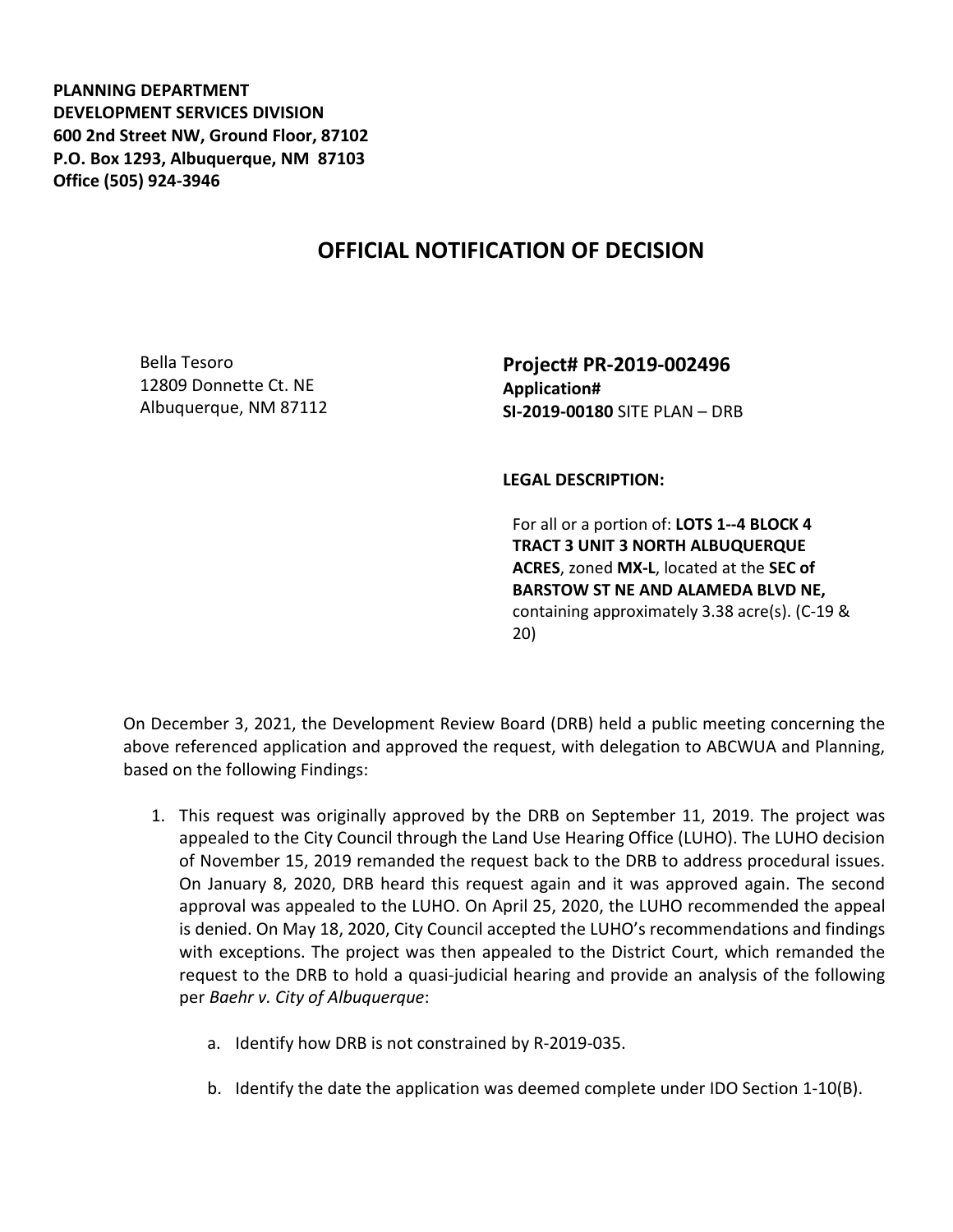- c. Explain whether neighborhood edges apply.
- d. Analyze Duran's legislative rezoning and Appellants' argument on the intersection of IDO Section 1-10(B), the neighborhood edge provisions, and the Official Zoning Map.
- 2. Under IDO 1-10(B), an application that is accepted as complete by the City Planning Department, shall be reviewed and a decision made based on the standards and criteria in effect when the application was accepted as complete. The site plan application was accepted, processed, and placed on a DRB agenda by staff on June 18, 2019, therefore the application is deemed complete on June 18, 2019 and the 2018 IDO (effective date May 17, 2018) applies. DRB reviewed the application based on the standards and criteria in the 2018 IDO.
- 3. DRB exercised its discretion and applied the standards in effect at the time the application was originally deemed complete pursuant to IDO Section 1-10(B), with the exception of R-2019-035. The DRB is complying with the District Court's decision and instructions and it believes the application of R-2019-035 would run contrary to that intent. Therefore, DRB held a quasi-judicial hearing with impartial DRB members who had not previously reviewed or decided on the site plan application. Alternate DRB members were approved by the Planning Director, with concurrence by the Chief Administrative Officer.
- 4. The Batch 1 rezonings for the properties south of the subject property became effective September 8, 2019 (Bill No. O-19-65; Enactment No. O-2019-021). The Batch 2 rezonings for the properties south of the subject property became effective December 18, 2019 (Bill No. O-19-79; Enactment No. O-2019-034). The site plan application was deemed complete (see Finding #2) prior to the effective dates of both Batch 1 and Batch 2 rezonings . The zoning of the properties south of the subject property were zoned MX-T prior to their Batch rezonings, and per 5-9(B)(1) of the 2018 IDO were not protected lots. Therefore the neighborhood edges do not apply.
- 5. Pursuant to IDO 14-16-1-10(B), the the zoning designation identified on the Official Zoning Map, and the IDO standards and regulations in effect at the time the application was deemed complete apply. The record shows that the application was deemed complete on June 18, 2019. The review and decision made by the DRB are based on the regulations, standards and decision-making contained in the 2018 IDO, which was the effective IDO version when the application was accepted and deemed complete.
- 6. This is a request to construct 93 multi-family residential dwellings in two 34,017 square foot buildings and a 19,537 square foot building on the subject property. Additionally, this request is to construct a 7,049 square foot community building on the subject property. The site will be developed in three phases as shown on sheets DRB 1.0 and DRB 1.1. The site plan is required to be reviewed by the Development Review Board (DRB) because per  $6-5(G)(1)(c)1$ . of the 2018 IDO more than 50 new multi-family residential dwelling units are being proposed.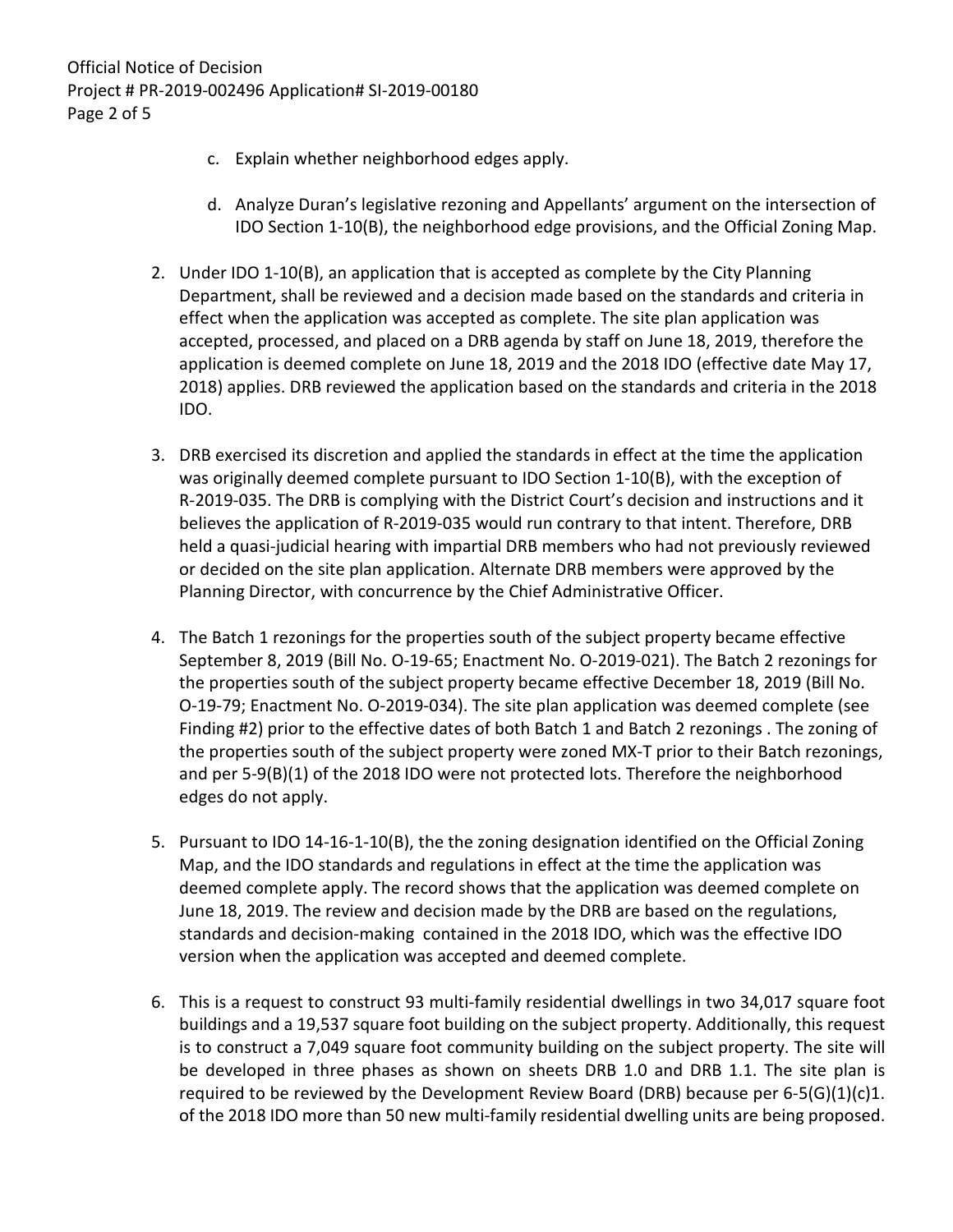- 1. Pursuant to 6-6(G)(3) Review and Decision Criteria An application for a Site Plan DRB shall be approved if it meets all of the following criteria:
	- a. 6-6(G)(3)(a) *The Site Plan complies with all applicable provisions of this IDO, the DPM, other adopted City regulations, and any conditions specifically applied to development of the property in a prior permit or approval affecting the property.*

The structure heights, parking, and landscaping meet the IDO and site plan requirements: the building height of 35 feet complies with the maximum allowed 35-foot building height; 150 parking spaces are provided where 139 parking spaces are required; and 33,510 square feet of landscaping is proposed where 15,024 square feet is required. Usable open space is proposed to be 77,117 square feet, featuring a pool area, patios, and dog park; 21,450 square feet of usable open space is required.

*b.* 6-6(G)(3)(b) *The City's existing infrastructure and public improvements, including but not limited to its street, trail, drainage, and sidewalk systems, have adequate capacity to serve the proposed development, and any burdens on those systems have been mitigated to the extent practicable.* 

The site has access to a full range of urban services including utilities, roads and emergency services. A traffic impact study is not required for this project because it does not meet the threshold for such a study as stated by Transportation.

*c.* 6-6(G)(3)(c) *The Site Plan mitigates any significant adverse impacts on the surrounding area to the maximum extent practicable.* 

The applicant will provide screening through the planting of landscaping to shield the proposed development from adjacent residential development to the west and to the north across Barstow Street and Alameda Boulevard respectively, and from abutting residential development to the south.

- 7. This site requires an Infrastructure List. This was previously approved by the DRB at the meeting of September 11, 2019, was approved again by the DRB at the meeting of January 8, 2020, and was approved again by the DRB at the meeting of December 3, 2021.
- 8. Staff received letters of opposition to the project and there were members of the public who spoke at the hearing in opposition to the request. Major concerns included the height of the proposed buidings, the density of the proposed development, increased traffic, lack of privacy for the residential development to the south, safety, and the lack of neighborhood edge protections for the residences abutting along the southern boundary of the subject property.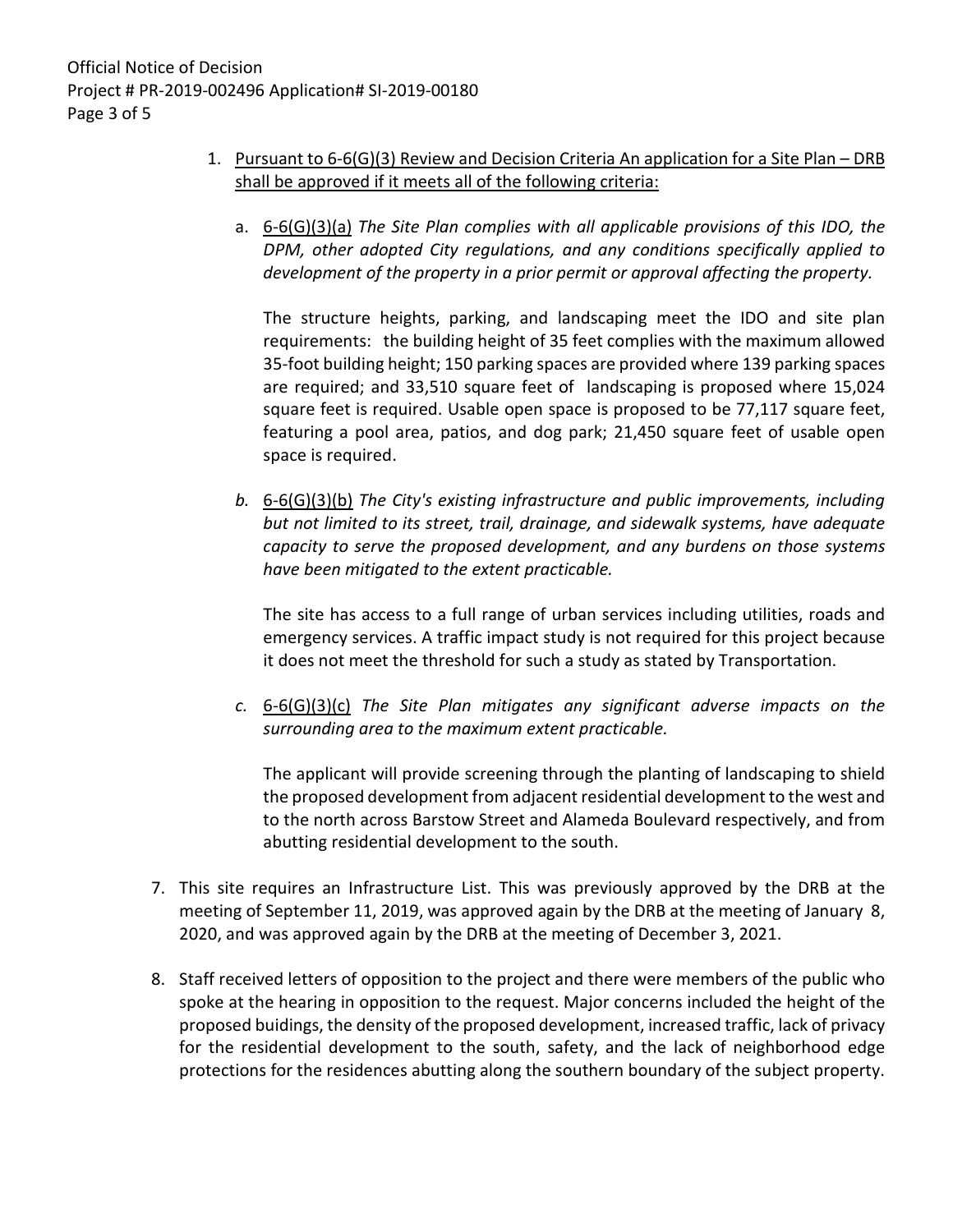## Official Notice of Decision Project # PR-2019-002496 Application# SI-2019-00180 Page 4 of 5

- 9. The applicant provided the required notice as outlined in the IDO Table 6-1-1. Notices were mailed and emailed to the two contacts of each neighborhood association (both 2019 and current, as updated by the Office of Neighborhood Coordination), notices were mailed to the property owners within 100 feet of the subject property, and a sign was posted on the subject property 15 days prior to the remand hearing. The applicant provided documentation in their remand submittal which included proof of the mailings, copies of the sent emails with timestamps, the text and other content of each notice including a copy of the Site Plan and building elevations, and a list of names and addresses and email addresses for each notice.
- 10. The proposed use is allowed within the MX-L zone.

## **Conditions:**

- 1. This Site Plan is valid 5 years from DRB approval (12/3/2021). An extension may be requested prior to the expiration date.
- 2. Final sign off is delegated to ABCWUA for the payment of the pro-rata balance.
- 3. Final sign off is delegated to Planning for the Solid Waste signature, the project and application numbers to be added to the Site Plan, for landscape sheets to be signed and sealed by a licensed Landscape Architect, for the recorded Infrastructure Improvements Agreement, for clarification of size/re-designing of the monument sign, and clairification of signage and the wall as discussed.
- 4. The applicant will obtain final sign off from ABCWUA and Planning by March 2, 2022 or the case may be scheduled for the next DRB hearing and could be denied her the DRB Rules of Procedure.

APPEAL: If you wish to appeal this decision, you must do so within 15 days of the DRB's decision or by **DECEMBER 20, 2021.** The date of the DRB's decision is not included in the 15-day period for filing an appeal, and if the 15<sup>th</sup> day falls on a Saturday, Sunday or Holiday, the next working day is considered as the deadline for filing the appeal.

For more information regarding the appeal process, please refer to Section 14-16-6-4(U) of the Integrated Development Ordinance (IDO). Appeals should be submitted via email to [PLNDRS@CABQ.GOV](mailto:PLNDRS@CABQ.GOV) (if files are less than 9MB in size). For files larger than 9 MB in size, please send an email to [PLNDRS@CABQ.GOV](mailto:PLNDRS@CABQ.GOV) and request that staff send you a link via Smartfile to upload the files to. A Non-Refundable filing fee will be calculated and you will receive instructions about paying the fee online.

You will receive notification if any person files an appeal. If there is no appeal, you can receive Building Permits at any time after the appeal deadline quoted above, provided all conditions imposed at the time of approval have been met. Applicants submitting for building permit prior to the completion of the appeal period do so at their own risk. Successful applicants are reminded that there may be other City regulations of the IDO that must be complied with, even after approval of the referenced application(s).